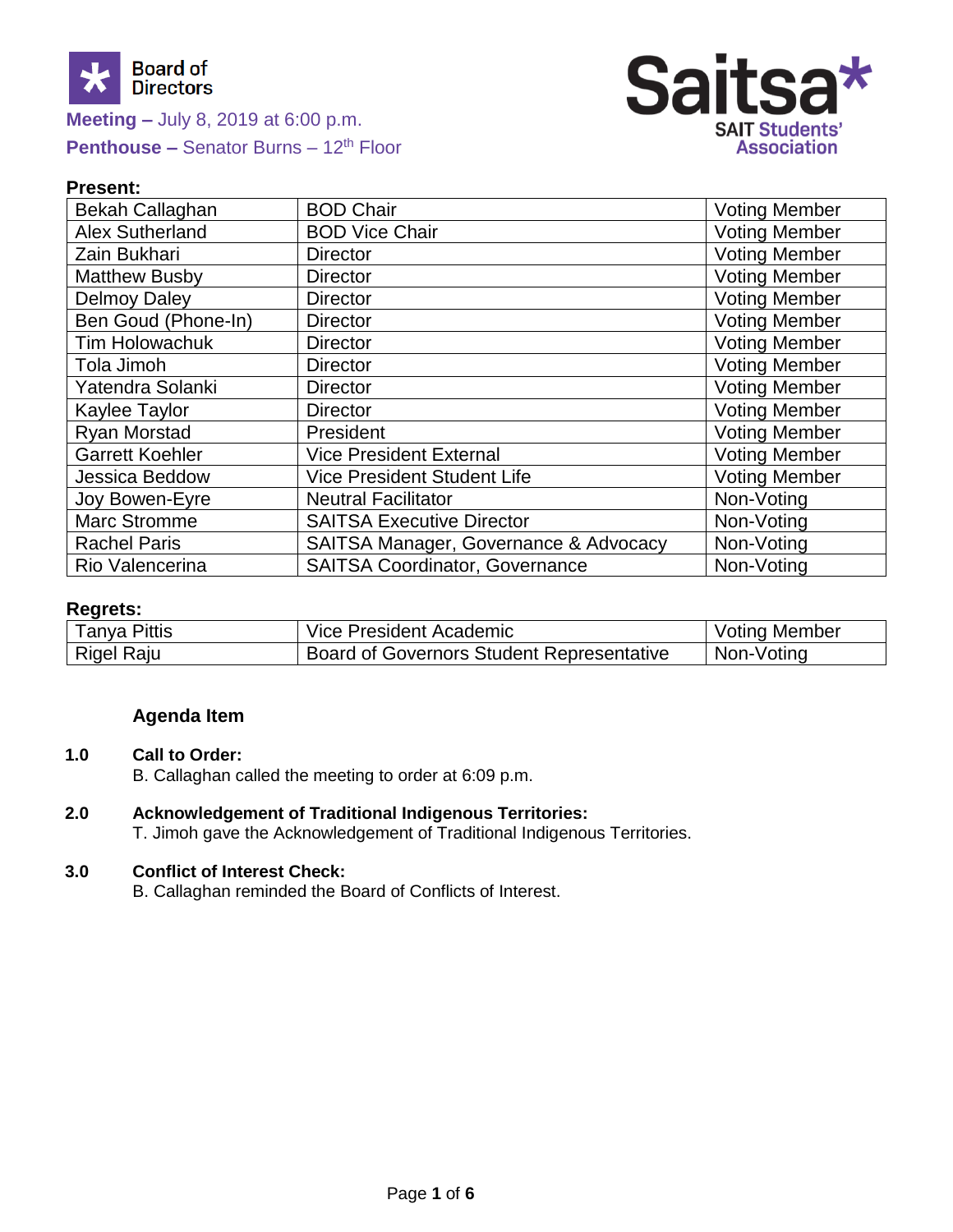



# **4.0 Approval of the Agenda: Motion:**

To approve the agenda as amended.

**A. Sutherland/B. Callaghan 12-0-0 Motion Carried**

## **5.0 Oath of Office – Y. Solanki**

B. Callaghan administered the Board of Directors Oath of Office for Y. Solanki.

## **6.0 Adoption of Minutes:**

## **6.1 Regular Meeting of the Board from June 3, 2019 Motion:**

To approve the minutes of the Regular Meeting of the Board from June 3, 2019.

**T. Holowachuk/D. Daley 11-0-2 Motion Carried**

#### **7.0 Apprenticeship Presentation**

M. Merrick presented to the Board regarding Apprentices and Trades in Alberta and how Saitsa can provide more value to and support for apprentice students at SAIT. M. Merrick listed various Apprentice concerns including:

- Apprentices and summer instructors lack access to the same level of services that are provided during Fall and Winter semesters.
- Perceived value of the Trades in society and on campus.
- Time-frames to complete modules are too short.
- Advocating for standards in industries and trades (e.g., Carpentry)
- Access to funding for those who are self-employed.

When asked what programs or events on campus Apprentices enjoy and attend, M. Merrick indicated that most apprentices adhere to strict class, exam and study schedules, which largely prohibits engagement. If provided more chances to get involved, they may get more involved. M. Merrick gave the example of a Trades Appreciation day, where students and people can ask tradespeople about trades and the value they bring to society.

The Board thanked M. Merrick for his time and commitment to advocating on behalf of Apprentices.

# **8.0 Individual Reports: 8.1 President**

Report as submitted.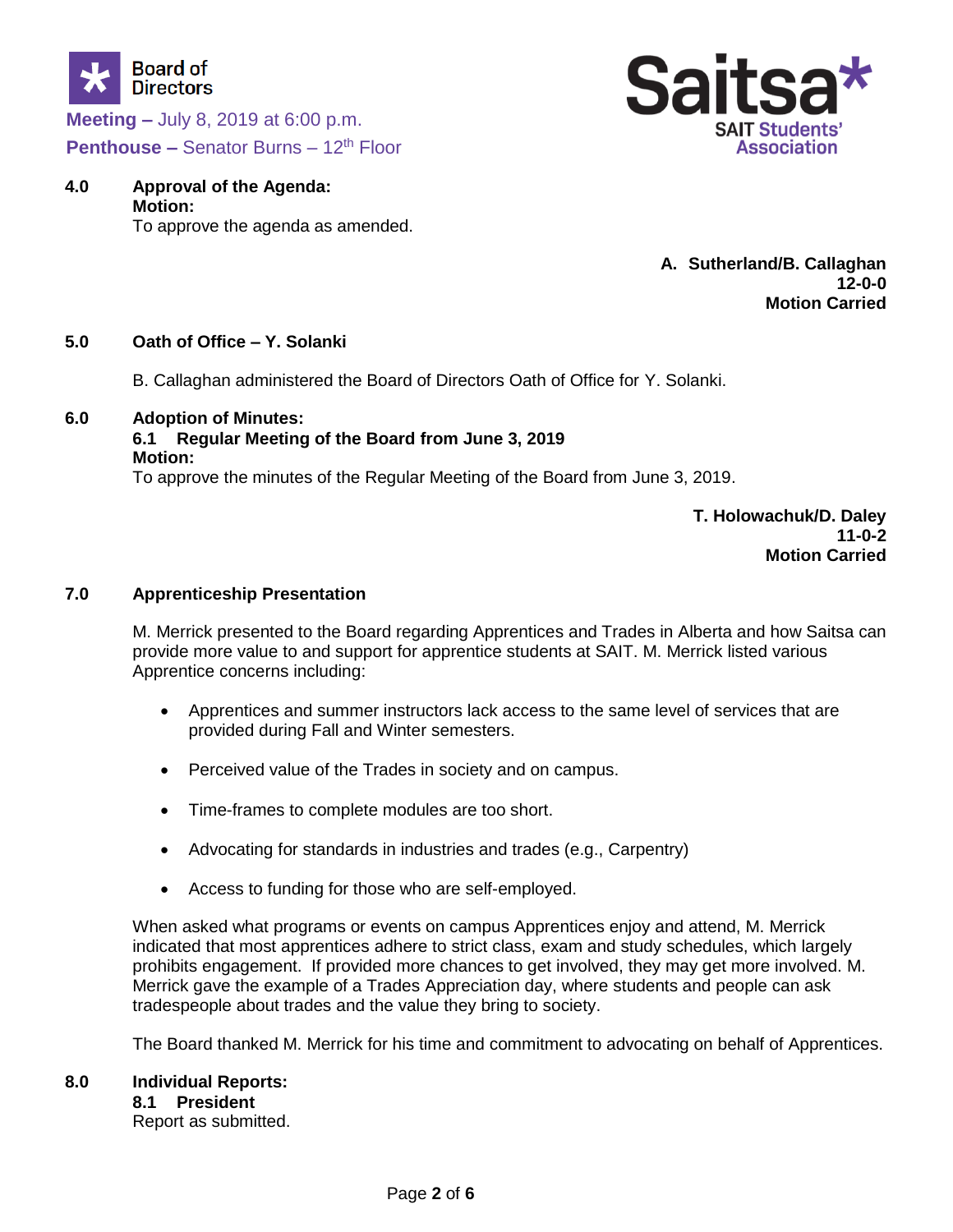



# **8.2 Vice President External**

Report as submitted.

#### **8.3 Vice President Academic**

Report as submitted.

#### **8.4 Vice President Student Life**

Report as submitted.

#### **9.0 Committee Reports:**

#### **9.1 Finance Committee**

K. Taylor reported that the committee has not met. The next meeting of the committee will be in September.

#### **9.2 Governance Committee**

R. Morstad reported that the committee met and reviewed the Ad-hoc Advocacy Committee Terms of Reference and recommended various amendments to the Board.

#### **9.3 Nominations Committee**

B. Callaghan reported that the committee has not met. The committee will be meeting to discuss the performance review of the Neutral Facilitator.

## **9.4 Advocacy Committee**

The committee met to advise the Vice President External regarding priorities, "Red-tape" reduction asks, and priorities with external lobby groups.

#### **10.0 Action Items:**

## **10.1 Nominations Committee – Board Vacancies**

B. Callaghan reported that one vacancy was filled by Y. Solanki and that no other vacancies shall be filled this term due to the limited amount of engagement remaining in the term. Y. Solanki will receive training and onboarding immediately via the Governance & Advocacy Department.

#### **11.0 Business Items:**

## **11.1 Saitsa Bank Accounts**

M. Stromme provided a brief history of Saitsa's bank accounts.

#### **Motion:**

Move that the Executive Director be authorized to open a bank account for Saitsa with the Alberta Treasury Branches (ATB) with the purpose of holding Saitsa's Capital Asset funds. The name of the account will be called "Capital Assets".

> **G. Koehler/Z. Bukhari 12-0-1 Motion Carried**

#### **Motion:**

Move that the Executive Director be authorized to open a bank account for Saitsa with the Alberta Treasury Branches (ATB) with the purpose of holding Saitsa's Restricted Building funds. The name of the account will be called "Restricted Building Fund".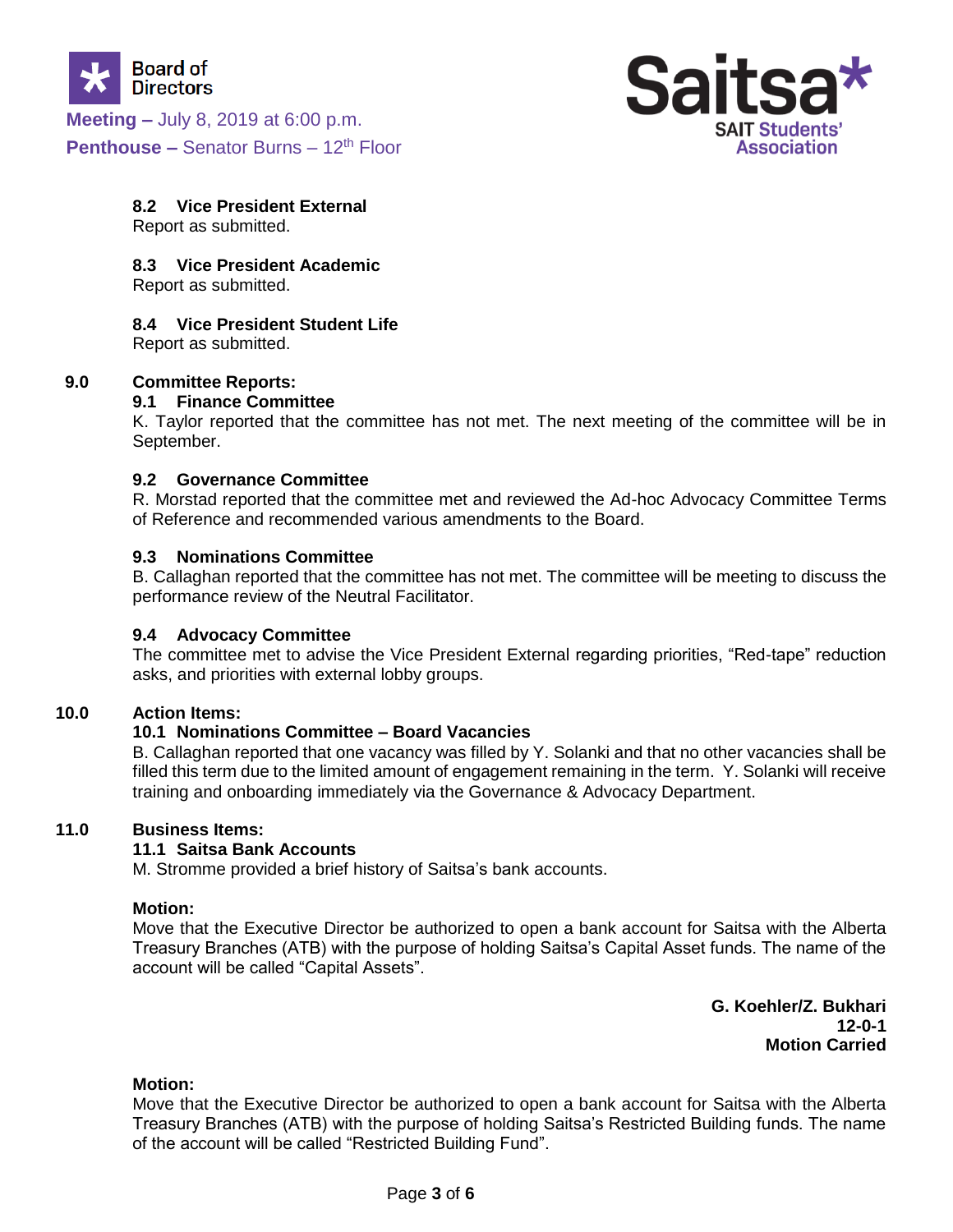



**K. Taylor/R. Morstad 12-0-1 Motion Carried**

**11.2 Health & Dental RFP Recommendation Motion:** To move In-Camera without R. Valencerina present.

> **B. Callaghan/M. Busby 12-0-1 Motion Carried**

*D. Daley was excused from the meeting at 7:12 p.m. The meeting moved in-camera at 7:12 p.m.*

# **Motion:**

To move Out-of-Camera.

**B. Callaghan/A. Sutherland 11-0-1 Motion Carried**

*The meeting moved out of camera at 7:13 p.m.*

**Motion:** To move In-Camera with online guests and without R. Valencerina present.

> **K. Taylor/T. Holowachuk 11-0-1 Motion Carried**

*The meeting moved in camera at 7:14 p.m.*

**Motion:** To move Out-of-Camera.

> **G. Koehler/Z. Bukhari 11-0-1 Motion Carried**

*The meeting moved out of camera at 7:32 p.m.*

## **Motion:**

To approve the recommendation from the Health & Dental RFP Selection Committee to award the Health & Dental contract to The Campus Trust as Saitsa's Health & Dental provider.

> **G. Koehler/J. Beddow 12-0-0 Motion Carried**

*J. Bowen-Eyre joined the meeting at 7:44 p.m.*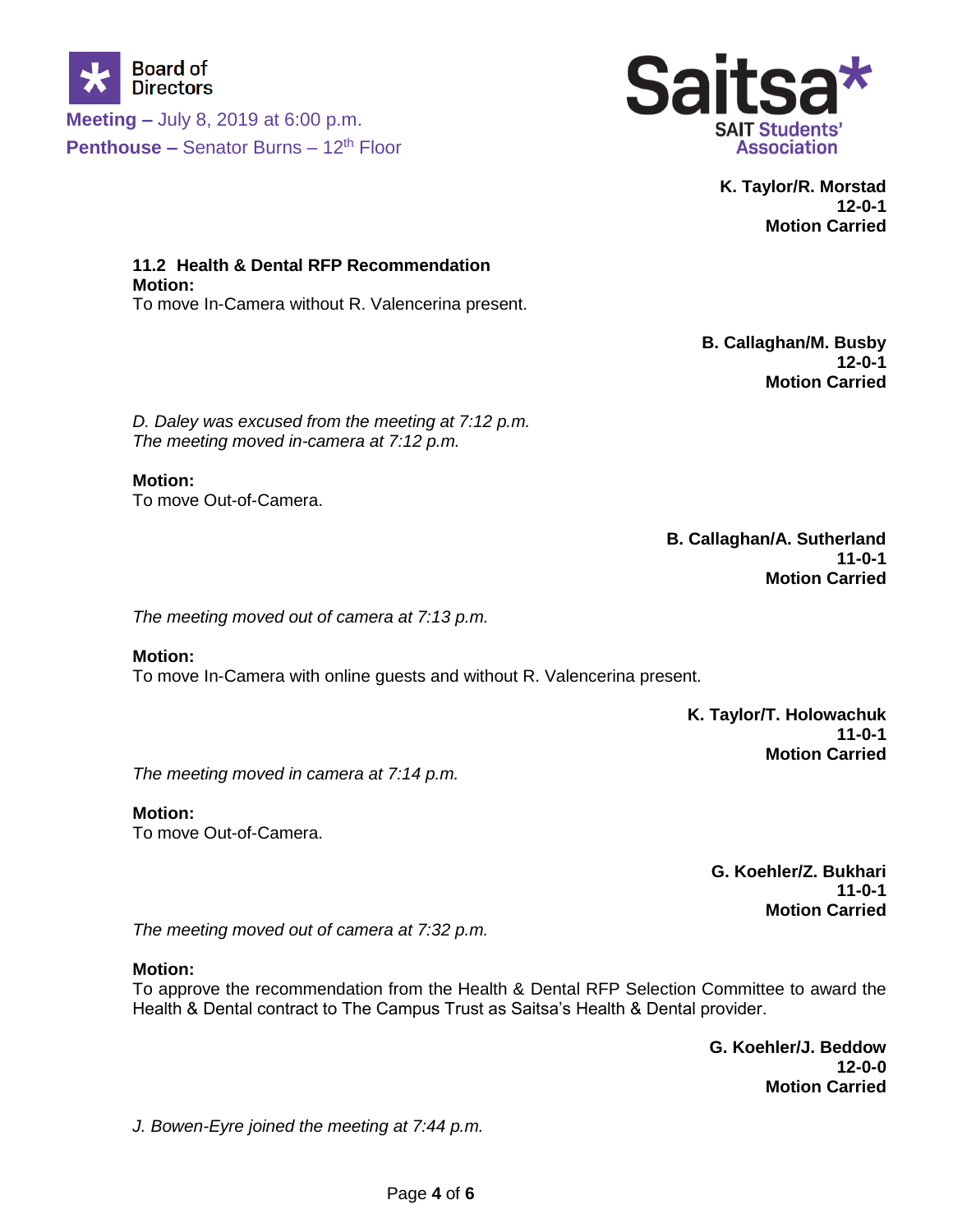

# **Meeting –** July 8, 2019 at 6:00 p.m.

**Penthouse –** Senator Burns – 12<sup>th</sup> Floor



## **11.3 Ad-Hoc Advocacy Committee Terms of Reference**

R. Morstad reported that the Governance Committee met and made recommendations to the board for amendments to the Committee's ToR's.

R. Morstad met with G. Koehler to discuss these changes, and the following additional changes were made:

- Instead of "Co-chaired by the Vice President External and Vice President Academic":
	- o Chair Vice President External
	- o Co-Chair Vice President Academic
- "One Ex-Officio Saitsa Staff Resource" was changed to "One Ex-Officio Saitsa Staff Resource from Governance and Advocacy."

#### **Motion:**

To approve the amended Advocacy Terms of Reference.

**R. Mortad/J. Beddow 12-0-0 Motion Carried**

#### **12.0 Information**/**Discussion:**

#### **12.1 August 12th BOD Meeting**

B. Callaghan provided background information regarding reasons why the Board may not need to meet in August.

ACTION: B. Callaghan will notify the Board by July 22, 2019 if the Board will meet on August 12<sup>th</sup>, 2019.

#### **12.2 Executive Director Report**

M. Stromme reported to the Board.

#### **12.3 In-Camera**

#### **Motion:**

To Move In-Camera with online guests, and without staff.

**B. Callaghan/B. Goud 12-0-0 Motion Carried**

*The meeting moved in-camera at 8:12 p.m.*

# **13.0 Questions/Adjournment: Motion:**

To Move Out-of-Camera.

**M. Busby/K. Taylor 12-0-0 Motion Carried**

*The meeting moved out of camera at 8:26 p.m.*